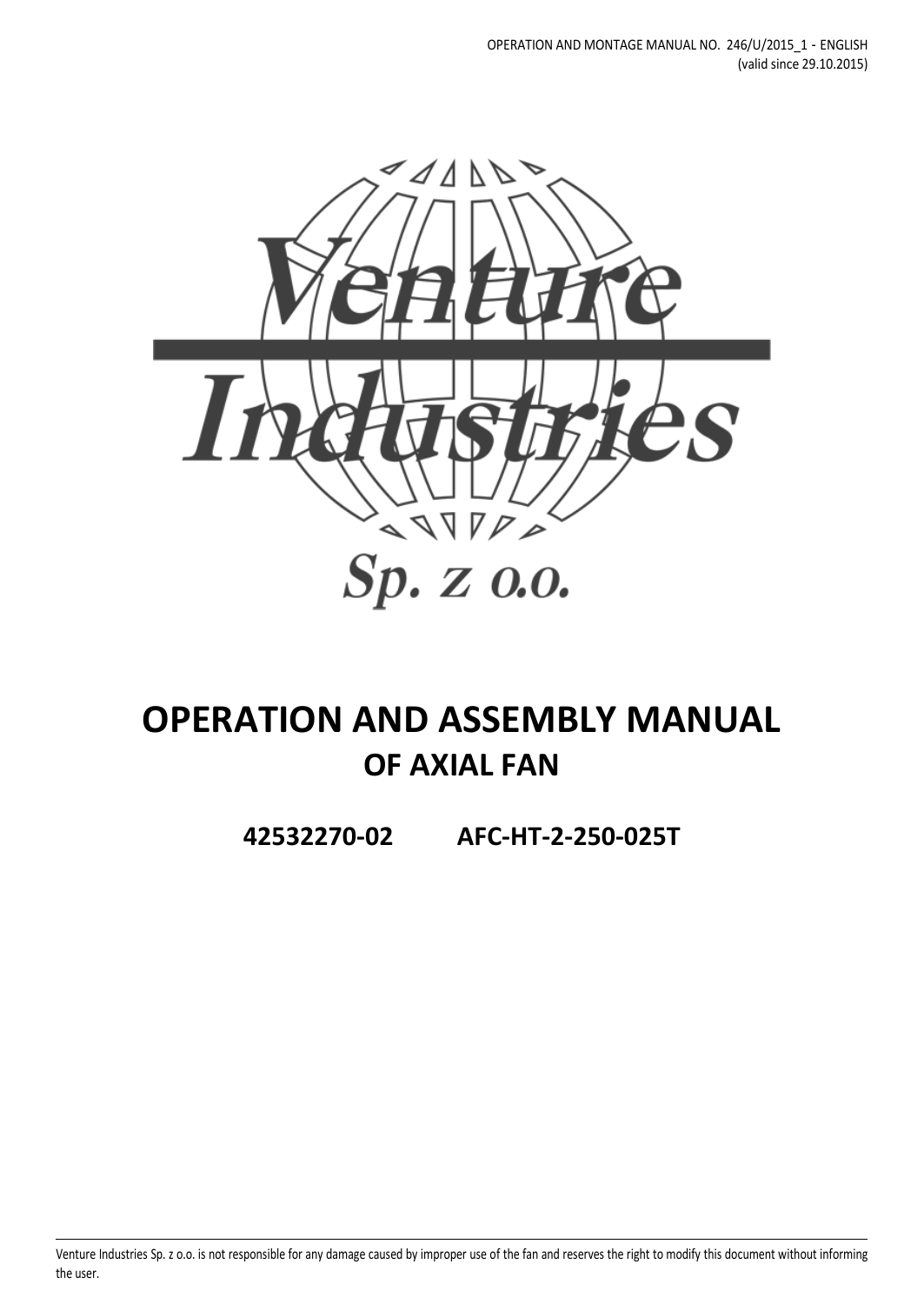# **Axial fan AFC-HT**



# **INTRODUCTION**

This manual covers fan listed on front page. It is source of information necessary for safe and proper use. Read this manual carefully before any use of the device, comply with it requirements and keep it in place with easy access for users and service. If case of any doubts about use of the fan, please contact with manufacturer.

#### **After receiving the device - check**

- whether the device is in compliance with order,
- whether the data on the rating plate are the same as desired.
- whether fan was not damaged during transport (e.g. there are no dents/cracks)
- whether a motor documentation (containing manual) is attached

**In case of any irregularities, contact with your dealer or Venture Industries Sp. z o.o. service**.

# **1. GENERAL INFORMATION**

# **1.1Information about device**

 The fan is a not completed machine within the meaning of the Machinery Directive 2006/42/WE (please refer to the manufacturer's declaration – Appendix E).

Fan is designed for use by trained, qualified adult persons in industrial environment. The fan is not designed for household or similar use.

 The device is designed to transport clean air. **Do not transport the explosive mixtures**, solid elements, liquids, substances that cause abrasion, chemically reactive compounds. Minimal temperature of transported medium need to be in conformity with motor operating temperature but not lower than -15°C. Maximum temperature is determined on fan rating plate.

 The fan must be protected from the weather (e.g. snow, rain, excessive sun radiation, lightning). The device is not designed to be installed outdoor. The fan surrounding cannot contain **explosive atmospheres**, substances causing abrasion, chemically aggressive substances, viscous substances, liquid, substances with high humidity. Minimal temperature of ambient medium need to be in conformity with motor operating temperature but not lower than -15°C. Maximum temperature is determined on fan rating plate.

The device must not be exposed to radiation (such as microwave, UV, laser, x-ray).

 The impeller has been balanced in accordance with minimum G6.3 class ISO 1940-1, and general construction of the fan in accordance with cat. BV-3 ISO 14694

Description of construction of the fan has been included in Appendix A.

Additional information of the fan usage has been indicated on the device. Additional information have been included in Appendix B.

# **1.2 General risk and guidelines**

During entire fan life cycle pay particular attention to the **risk and guidelines** presented below:

1.2.1 moveable components

 The fan is equipped with moveable components (impeller of the device, impeller of the motor). Contact with them may cause serious injury or death. The fan must not be used if covers (grids) and safety measures against contact with rotating parts have not been installed.

# 1.2.2 suction

 The fan has high suction power. Clothing, hair, foreign particles, and even body elements can be easily sucked in. It is forbidden to approach the fan in "loose" clothing or reaching toward inlet of working fan. It need to be ensured, that no foreign body can be sucked in.

# 1.2.3 thrown elements

 The air at the outlet of the fan has high energy. Elements sucked or placed inside the fan can be thrown with a high speed. The fan has stable, solid construction, but as a result of damage or improper use some parts (elements with high kinetic energy) may be thrown away. Make sure that before start and during operation of the fan there are no elements, that may be sucked in (pay special attention to fan inlet side) and there are no person in stream of transported medium (on inlet and outlet side). Do not use fan without proper inlet and outlet covers (grids). 1.2.4 sharp edges

 During manufacturing the fan sharp edges was grinded. However the fan may have edges touching which may cause injury. We recommend the use of relevant protective gloves.

1.2.5. inertness

 The fan has a high inertness. In case of no permanent fix turning on the fan will lead to it uncontrolled movement. The unit can be turn on only after proper installation.

#### 1.2.6 noise

 The sound pressure level is dependent on the operation point. Check the sound pressure level and if necessary use silencers and/or individual protection measures for personnel.

# 1.2.7 materials

In case of fire or transport of improper medium – fan parts can generate fumes hazardous to health.

# 1.2.8. environment

 The fan can make over and under pressure. In areas where a specified air pressure and the quantity of air are required (e.g. in places with combustion) make sure that there would be no deficit/excess of air.

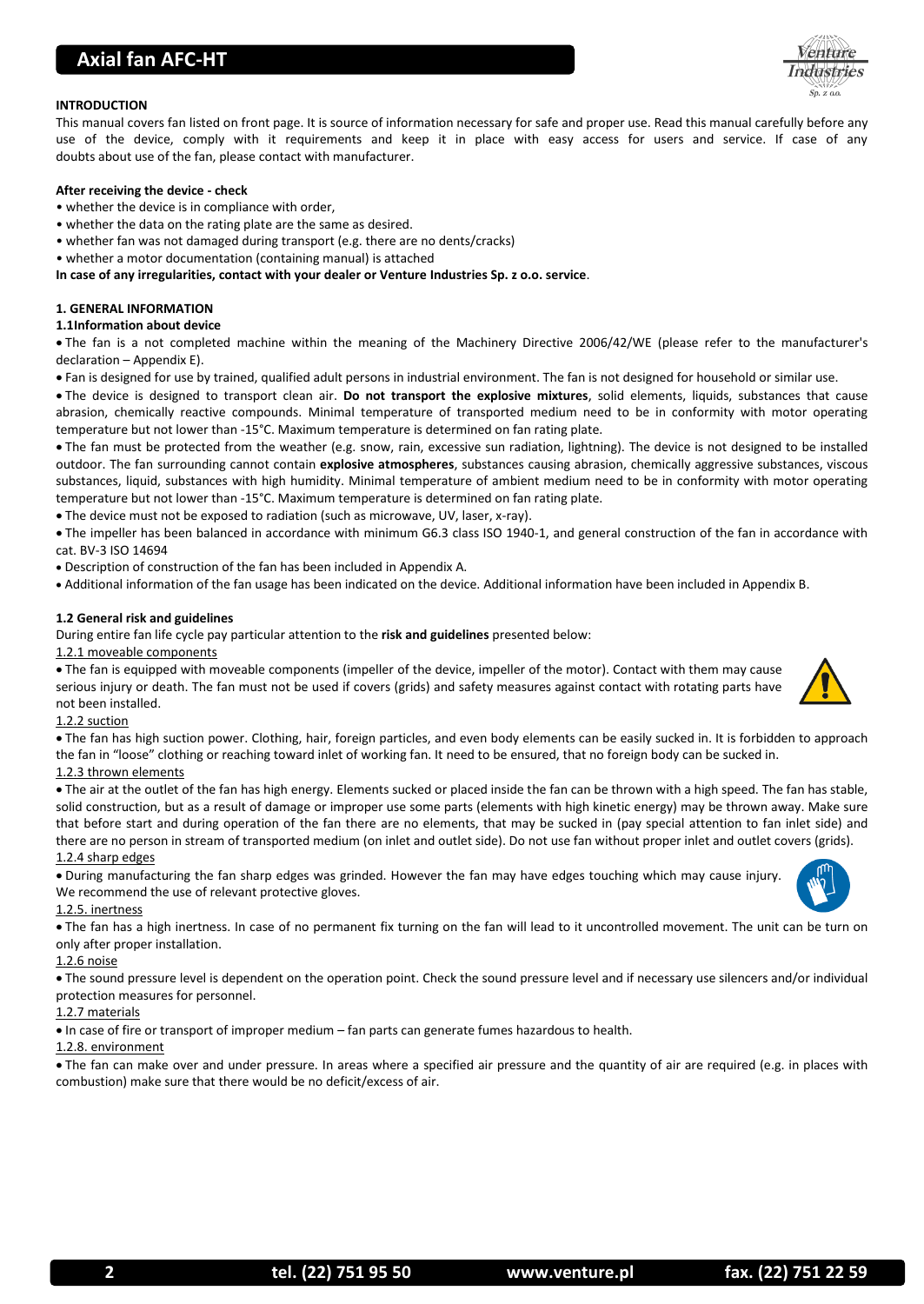# 1.2.9 temperature (hot surfaces)

Industries

The housing and fan elements take the temperature of transported medium. During work (e.g. as a result of compression process) the temperature of medium, housing and fan components increase. Electric motor may heat up to high temperatures (especially when overloaded/overheated). The appropriate steps need to be made to prevent from fire and burns caused of high temperatures. **In case of fire – to extinguish a fire use fire extinguisher approved for electrical equipment and follow recommendation of fire department**.

# 1.2.10 unexpected start / connecting power supply

● Before undertaking any kind of work on fan (e.g. installation, maintenance and inspection, disassembly), it has to be completely and reliably disconnected (isolated) from power supply (check there is no voltage). It has to be ensured, that power supply will not be connected during work on fan and moveable parts are not moving.

 The appropriate steps need to be made in order to provide protection against electric shock and to prevent from access to electrical components by unauthorized person.

● Fan is not equipped with control system – the connecting of power supply causes immediate start-up. The device is not equipped with system, that would permanently shut it down in case of temporary power supply loss. It has to be ensured, that any dangerous or unpermitted event does not occur in case of temporary loss of power supply.

● Thermal sensors installed in motor after tripping caused by motor overheat turn back to initial state after cooling down. It has to be ensured, that any dangerous or unpermitted event does not occur in case of action of thermal sensors and after motor cooling down.

● In case of impeller jamming – its unblocking may cause sudden movement. Appropriate steps should be made in order to avoid impeller jamming. In case of impeller jamming, fan should be completely disconnected from power supply and inspected (section 5).

● After disconnecting from power supply fan still works for certain time (moveable parts are moving) as a result of energy accumulation. 1.2.11 use

 Improper installation and/or use may lead to damage of the device and occurrence of dangerous situation. The unit can by installed, maintained, dismantled and used only by qualified and authorized personnel, in accordance to safety rules and current regulations in the country of use (including proper electrical authorization). Personnel need to be familiar with reactions caused by the fan.

# **Using of fan in dismantled/uncompleted state is forbidden, e.g. with dismantled review cover.**

During the works (e.g. maintenance, installation) the fans surrounding should be protected from bystanders approach.

 Any modifications of the unit are forbidden. Complicated maintenance work (such as dismantling the motor or impeller) need to be made by Venture Industries Sp. z o.o. service or with it permission - according to additional guidance. Improper assembly may lead to reduce the fan parameters, damage the unit and lead to the dangerous situation.

# 1.2.12 Accumulation of dust

 Prevent the accumulation of dust, sediment on and inside the fan. Dirt accumulated on: grids – may reduce the fan parameters; impeller – may lose it balance; housing and motor – can reduce the cooling; hot surfaces (see 1.2.9) – may ignite.

#### 1.2.13 explosive atmospheres

Contact of the fan with explosive atmospheres cause in ignition. It is forbidden to contact the fan with explosive atmospheres.





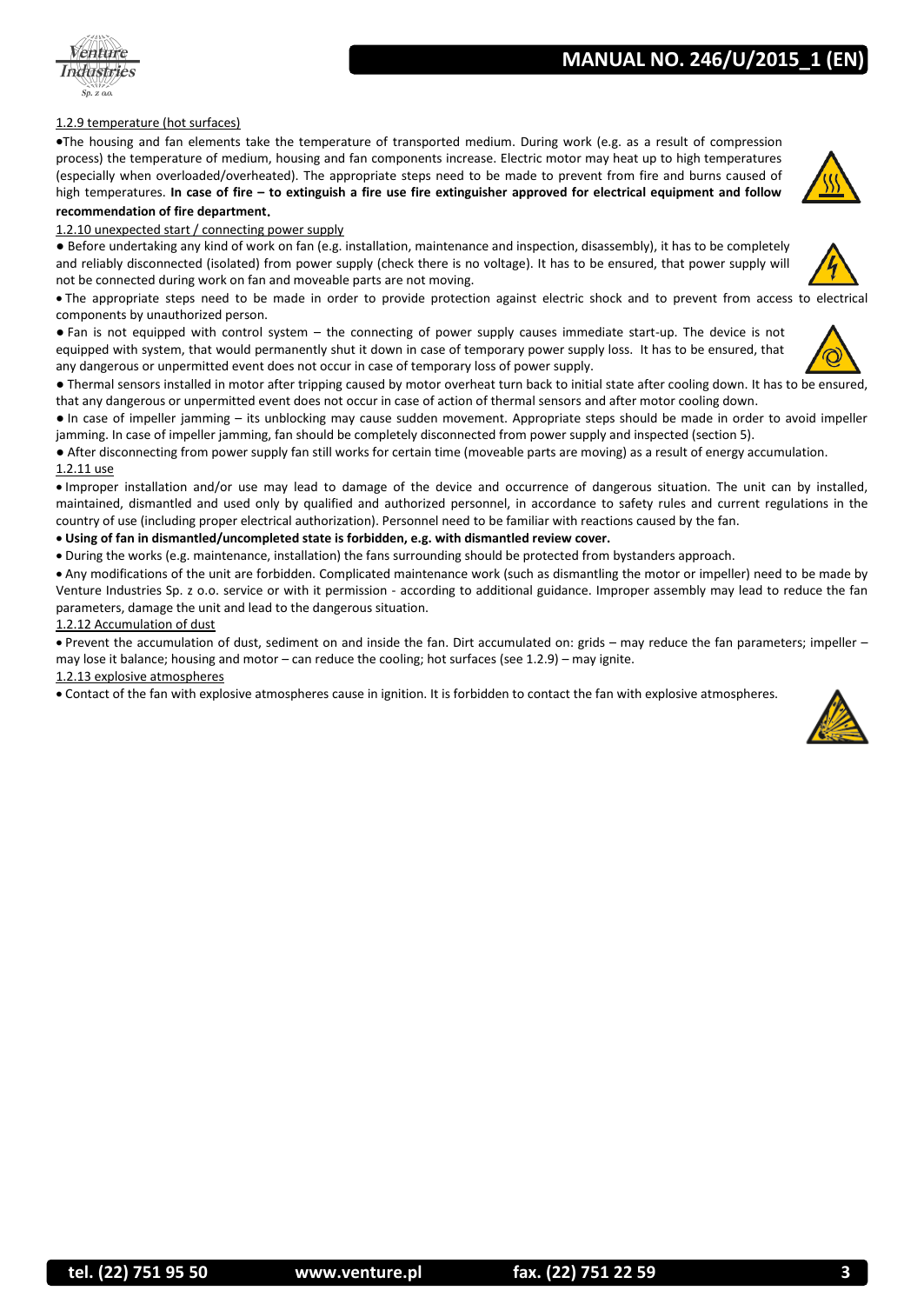

# **2. TRANSPORT AND STORAGE**

#### **2.1 transport and storage guidelines**

• The fan should be transported and stored in original packaging, without excessive shocks. The device must be protected from weather conditions, transported and stored in dry, well ventilated, and free from substances harmful to the device areas. The fan cannot by transported and stored in areas with fertilizers, chlorinated lime, acids and other aggressive chemicals. Fan should be protected against foreign body entrance.

• Protect the fan against damage (including crush). After lifting unit it need to be put slowly.

• The unit should be lifted by housing elements. Do not lift the unit by motor elements (e.g. eye bolt). **During lifting the device must remain stable.**

• It is recommended that storage time does not exceed one year. After long storage, before installation check the fan. (section 5). During storage it is recommenced to manually rotate the impeller (min. 3 turns) once a month.

• Do not approach lifted device. In case of breaking, falling device may cause serious injury or death.

# **3. ASSEMBLY AND INSTALLATION**

#### **3.1 General information**

During installation follow the guidelines contained in section 1.2

 The fan is a machine not ready for use (within the meaning of the Machinery Directive 2006/42/WE - before use of the device ensure conformity with requirements of Machinery Directive 2006/42/WE. After installation the device must meet the requirements included in EN ISO 12100, EN ISO 13857, EN ISO 13850 and EN 60204-1 standards. Additional information is included in Manufacturer Declaration (Appendix E).

• Before installation remove temporary items that protect fan during transport and storage (e.g. box, foil, caps – do not remove any guards) – Starting the fan with those items could lead to damage of the fan. Make sure that the fan is not damaged.

 Ensure that there are no foreign bodies (e.g. mounting elements, tools) inside and near of the unit, that impeller is not blocked, the fan is properly secured after installation (the review cover is closed, the connecting elements are properly tightened). Technical acceptance should be carried out in accordance with Appendix C.

#### **3.2 Assembly information**

 Fan need to by mounted with horizontal orientation of motor shaft (see Fig.1), the construction has to be perfectly horizontal). All assembly holes, located on the fan foots have to be used. Fasteners secured against self-loosing need to be applied.



 Supporting construction has to be solid enough in order to carry the weight of the fan and generated vibration (including fan damage). The fan cannot be exposed to vibration.

 Inlet and outlet covers preventing from touching of impeller and touching of motor hot surfaces need to be applied, according to current edition of ISO 13857 standard. Proper covers preventing from sucking and throwing of elements (see point 1.1.2 and 1.2.3) need to be applied. The covers need to be made in accordance with IP20 according to EN 60529. If there is still risk of suction foreign elements – apropriate stpes need to be taken (eg. air filters). Fan covers need to bemade in fixed version.

 It is recommended to apply measures minimizing transmission of vibration from/to the fan such as vibro-isolators and flexible connectors. For fans placed on vibro-isolators connecting on inlet and outlet side should be made in flexible form.

 At least 3 inlet diameters distance should be maintained between inlet, outlet and obstacles (e.g. walls, ducts bend). 3 diameters distance is important for correct fan air vlow, and correct motor cooling.

Keep safe distance between installed device and inflammable elements (attention to hot surfaces of device should be paid).

Measures protecting user from burn by hot elements should be applied.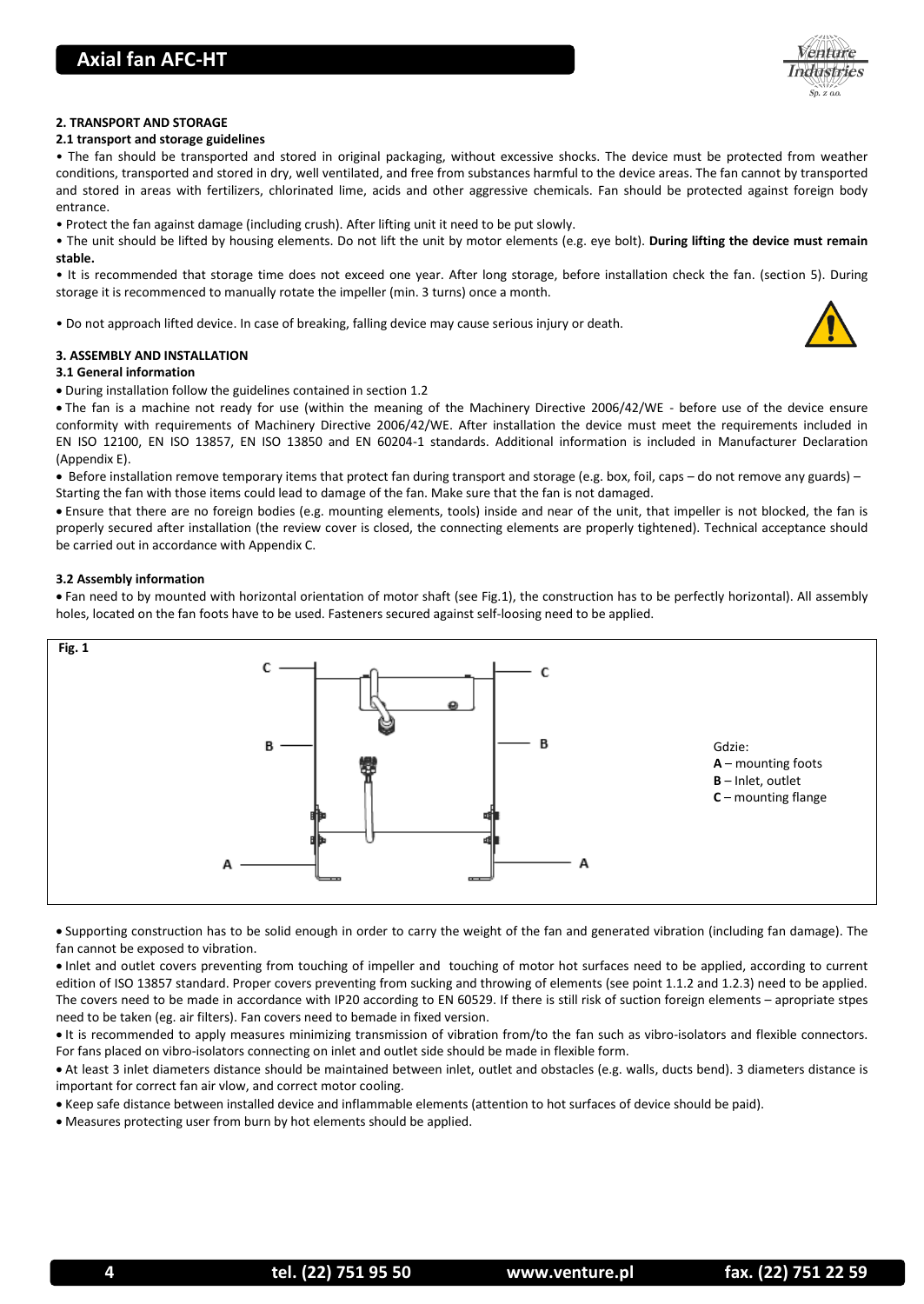# **MANUAL NO. 246/U/2015**



# **3.3 Electrical connection guidelines**

The fan and power supply network must be protected in accordance with local law requirements.

 Detailed guidelines related to electrical connection are located in motor documentation and on motor markings - those guidelines need to be applied.

The motor leads , ground (earthing) and PTC thermistor terminals from motor terminal box(conduit box) have been carried out on the fan housing by a electrical wire. Power supply (L1, L2, L3), ground (PE), thermal sensors (PTC - PTC).



 Protection against short-circuits, protection against overload and voltage asymmetry need to be applied. Emergency safety switch (isolator) near the fan should be applied.

- **Use appropriate protection against electric shock. Fan need to be connected to grounding system.**
- **Fan grounding terminal (PE - placed on the end of electric wire) need to be connected to grounding system.**
- Voltage and frequency of supply network cannot exceed those indicated on the fan nameplate.
- Eectrical wire need to be placed in way that liquid (e.g. from condensation) does not run over it in the cable gland.

 Fan is equipped with type 3xPTC sensors (serial connection): PTC sensor resistance grows rapidly with exceeding of permitted motor temperature value. Ends of sensors need to be connected to system, which shuts down power supply in case of exceeding permitted motor temperature.

# **3.4 Impeller rotation direction**

Make sure that after installation and during using the fan the impeller would rotate in correct direction. After mounting fan to proper construction, with special care taken and in accordance with sector 1 and 4, launch the fan in impulse way (less than 1 second) and check, if the impeller rotates in correct direction, generating airflow in proper direction. The work with impeller rotating in the wrong direction reduces fan parameters and may damage it. In case of improper impeller rotation, turn of power supply, wait until impeller stops and swap proper power supplying wires.

#### **4. USE**

#### **4.1 Use guidelines**

• Make sure that turning on of the fan does not make any hazard for personnel and property. Follow the guidelines featured in section 1.2.

The fan is designed for continuous operations (S1) – too high frequency of starting a fan may lead to motor overheat and damage.

 **Fan cannot work with voltage, frequency, current higher than shown on the fan** nameplate (even if motor nameplate/manual allows it). Applying of higher frequency may cause motor damage or mechanical damage of the fan.

**Voltage regulation is not allowed** - it may cause e.g. lack of fan start-up and motor damage.

- The device cannot work with current consumption exceeding the value indicated on the nameplate.
- In case of activation of any electrical protection, detection of damage, unit must by immediately turn out off use.

 The device is adapted to work in certain range of characteristic. Too low volume flow rate of medium, start/work of device with completely closed inlet and/or outlet may lead to motor overheat caused by current consumption exceeding value on the rating plate (current consumed by fan grows as resistance of installation increases)

Units work parameters (temperature of medium, ambient temperature, min and max flow rate....) refer to nominal speed.

#### **5. MAINTENANCE, REVIEW**

#### **5.1 Maintenance guidelines**

- During maintenance and review follow the guidelines contained in point 1.2
- Fan should be subject of regular review and maintenance (point 5.2).

**Maintenance and review of motor need to be overtaken in accordance with motor documentation.** Exchange of motor bearings should be made before the end of current bearing lifetime.



To clean fan use slightly damp delicate material. It is prohibited to use detergents, liquids under pressure and tools that may scratch the unit surface.

The fan should be turned on at least once a month (minimum couple of impeller turns)

Ensure that there are no foreign bodies (e.g. assembly components, tools) near and inside the fan, the impeller is not blocked, the unit is clean, dry and secured after maintenance and review. Water excess may be removed with drain valve (if applied). After cleaning finishes, turn on the fan at max speed for 30 minutes.

During review special attention to the following should be paid:

| dust and dirt | Prevent the accumulation of dust/dirt on and inside the fan. Dirt accumulated on: grids – may reduce the fan parameters;<br>impeller – may lose it balance; housing and motor – can reduce the cooling; hot surfaces –may ignite. Special attention<br>should be paid to motor cooling impeller and its cover. Reduction of cooling ability may lead to overheat of motor without<br>working of safety devices. |
|---------------|-----------------------------------------------------------------------------------------------------------------------------------------------------------------------------------------------------------------------------------------------------------------------------------------------------------------------------------------------------------------------------------------------------------------|
| corrosion     | Corrosion of the fan may lead to mechanical damage of it. It is forbidden to use the fan if corrosion appears                                                                                                                                                                                                                                                                                                   |
| overload      | Exceeding of nominal current may be caused by improper choice of fan, mechanical damage (e.g. impeller, bearing),<br>improper electrical connection. Current value should be controlled, and if its growth is noticed, the reason should be<br>determined and device should be repaired. Current value cannot exceed nominal value.                                                                             |
| vibration     | Excessive vibration may cause mechanical damage of the fan or in mounting construction. Vibration value should be<br>controlled, and if its growth is noticed, the reason should be determined and device should be repaired. Initial vibration<br>value cannot exceed 2,8 mm/s.                                                                                                                                |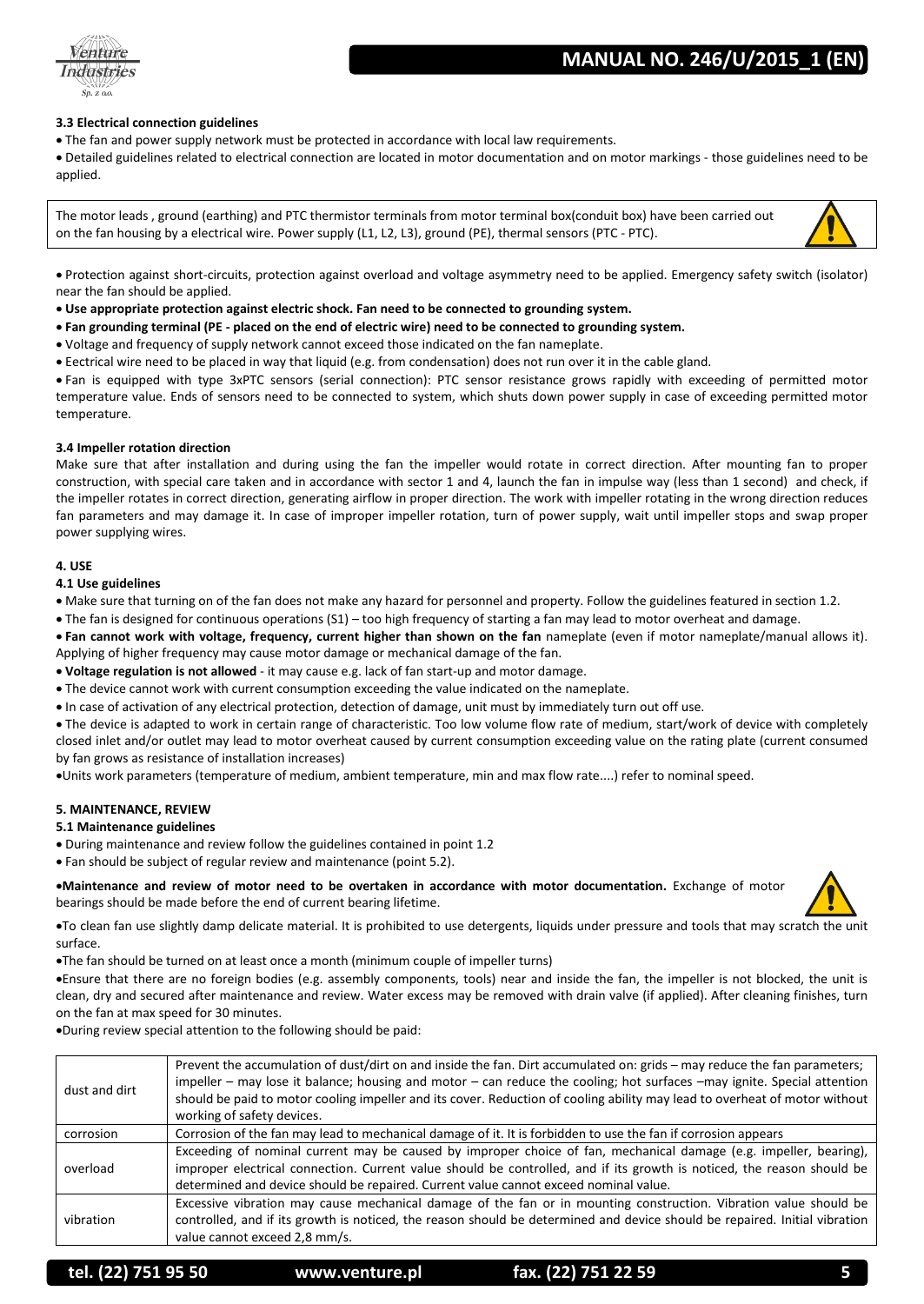# **Axial fan AFC-HT**



# **5.2 Review and maintenance**

The set between routine checks and maintenance should be determined by user, based on the observation of unit and specific conditions of use, in order to include specific work conditions. The set cannot be longer than introduced below

• In the case of irregularities the device must be turn off and subjected to review, maintenance and possible repairs / cleaning (when dirt occurs). Examples of reasons for device to work in emergency mode are given in Appendix D.

 People operating the device must be familiar with it normal working conditions. If the fan work differ from it normal working conditions it need to be turn off from work, inspected and repaired / cleaned.

#### *Recommended daily review, not less frequently than once a week.:*

- Device is undamaged, stable and works properly
- There are not any leaks, smoke from motor
- Device does not emit any untypical noise, and does not heat up excessively
- Device is clean (external control), corrosion does not occur (external control)
- Wires are not damaged
- There are no unusual leaks (unit is properly sealed)
- Covers are in proper state and clean

#### *Recommended monthly review, not less frequently than once a 3 months.:*

- Fan current value is not higher than beginning value
- The values of generated vibration did not increase (according to beginning value)
- Device and covers are clean
- Device is clean, filter (if applied) is not clogged.
- There are no foreign elements, and loose parts inside fan.

# *Review once per 3 months, not less than 6 month and 3000 hours of work*

Corrosion does not occur (detailed control)

- Fasteners state is proper including those in motor connection box (they are properly tightened)
- Security devices are working and set properly, protection against electrical shock is effective.
- Motor insulation resistance value is correct
- Impeller is able to freely rotate, bearings are not loose and rotation of impeller does not make too much noise.
- Structure is not damaged, components are not damaged (**e.g. by abrasion**)

Minimum in ten years time the impeller need to be controlled due to fatigue strength. At leas once per month drain excess of condensate through a condensation value.

#### **6. REPAIR, WARRANTY**

Use only original spare parts and original accessories. Fan repairs need to be made by Venture Industries Sp. z o.o. service or outside, after manufacturer permission. Warrantee conditions are described in guarantee card.

# **7. DISMANTLING AND RECYCLING**

Disconnect unit from its power supply, and dismount according to the guidelines from section 1 of this instruction. Therefore, please deposit all left-over material and packaging in their corresponding recycling containers and hand in the replaced machines to the nearest handler of this type of waste product.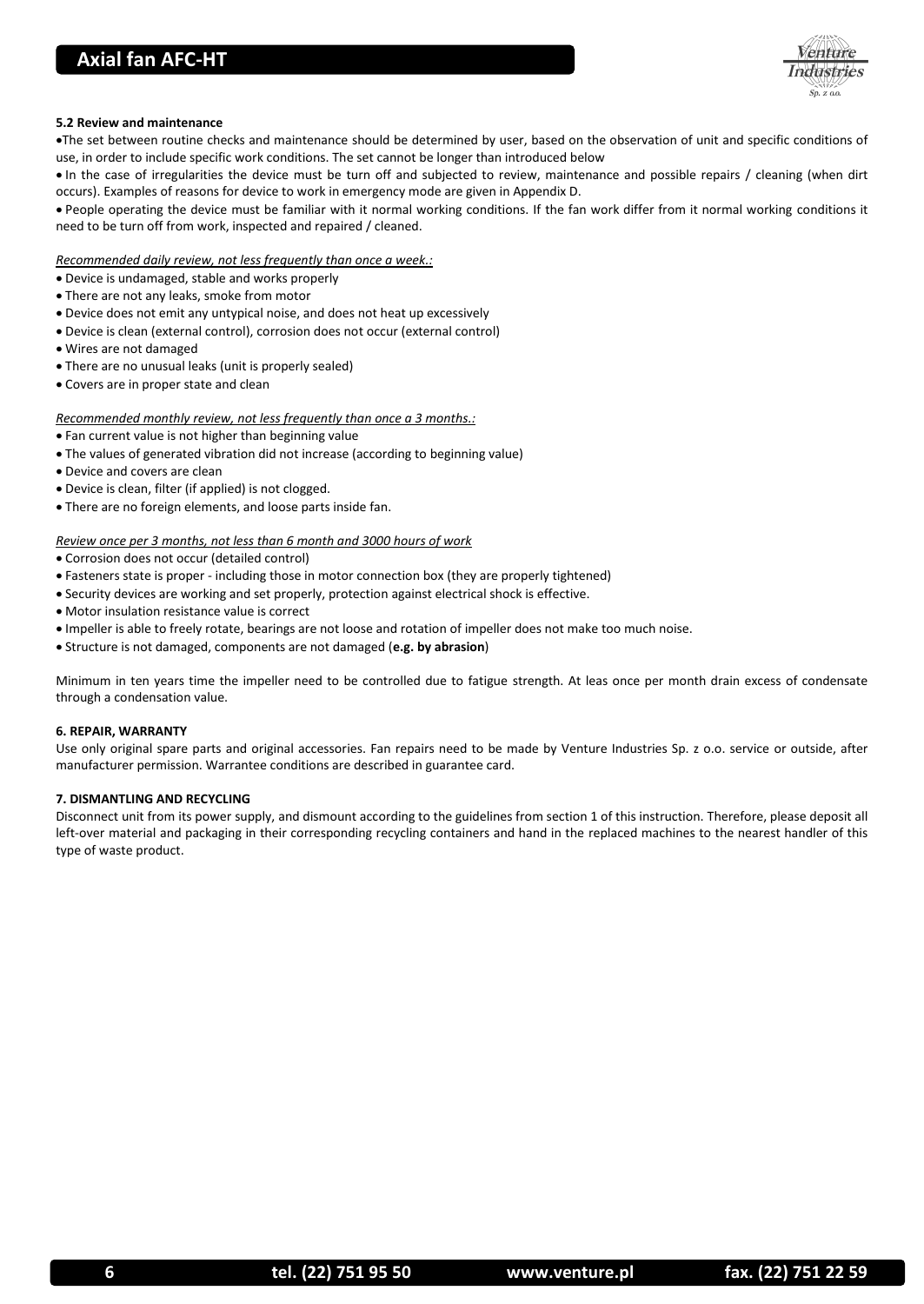

# **Appendix - A (Schematic diagram of the fan / list of devices)**

# 1. General description



# 2. List of basic parts



Fan housing, revision plate, mounting foots (3, 4, 5) alre made from painted steal. Impeller baldes and hub are made from aluminum. Impeller distnace bush is made from stainless stel, conection elements are made from galvanized steal. Fan casing is sealed with EPDM tape.

4. Detailed information on the components used and their tightening torque (does not apply to components fitted to motor) are added to manual as additional documentation or are available on request.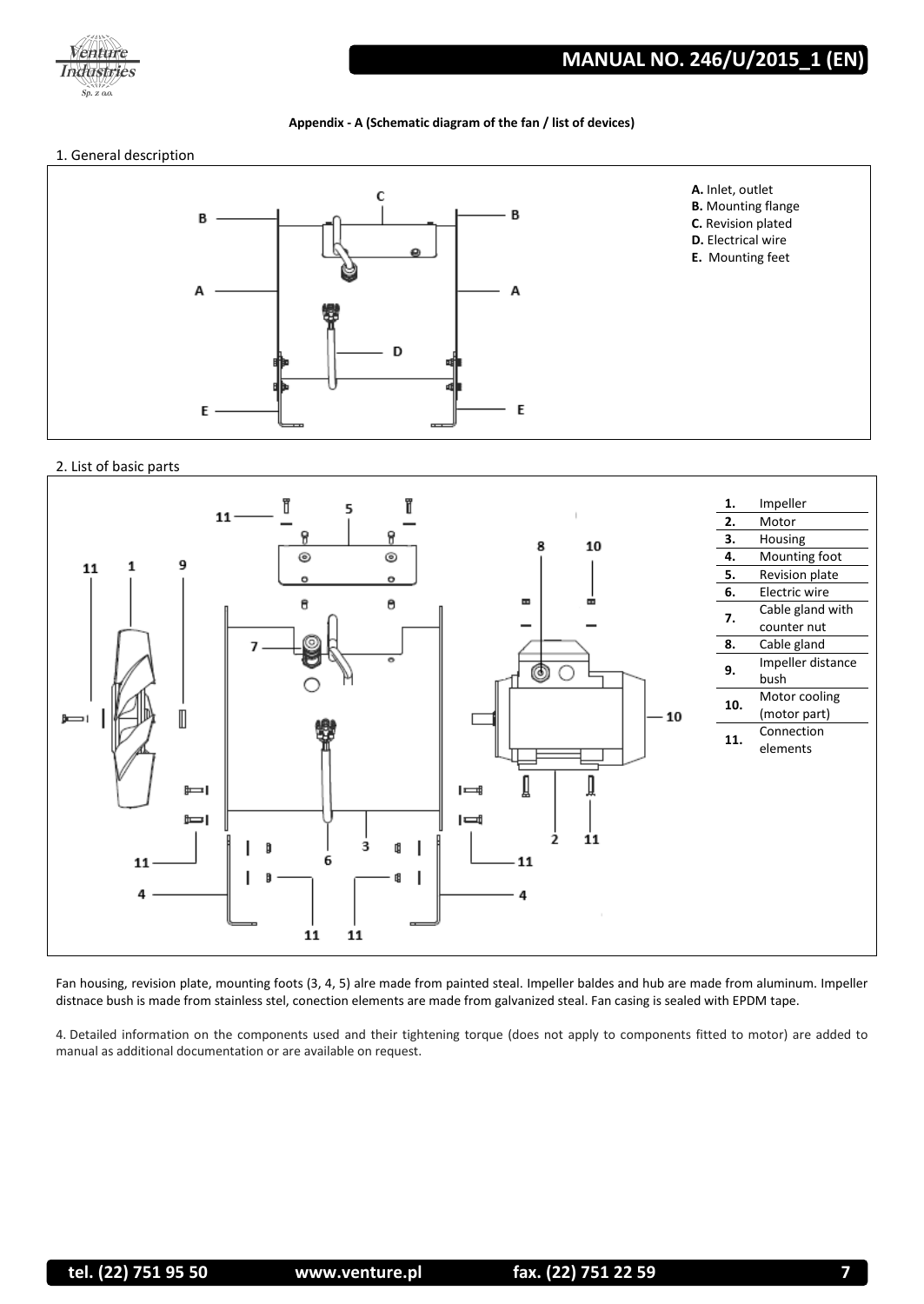

# **Appendix - B (Product indication)**

| $Sp. z.$ o.o.           | Venture Industries Sp. z o.o.<br>05-092 Kiełpin,<br>ul. Mokra 27<br>Poland<br>www.venture.pl | E                      |
|-------------------------|----------------------------------------------------------------------------------------------|------------------------|
|                         | [1]                                                                                          |                        |
| Motor<br>$\mathbf{[2]}$ | $[3]$ kW                                                                                     | <b>IP</b> [5]<br>[4] A |
| [6] V<br>$[8]$ Hz       | $[9]$ rpm                                                                                    | $Ins. class [10]$      |
| Weight [11] kg          | Temp. ambient max. $[12]$ °C Temp. max. $[13]$ °C                                            |                        |
|                         | $[14]$                                                                                       |                        |
| [15]                    | Art. No.: [16]                                                                               |                        |

[1] – product full name

[2] – motor type

[3] – motor power

[4] – nominal current

[5] – motor IP class

[8] – nominal voltage

[8] – power supply frequency

[9] – nominal fan speed

[10]- motor insulation class

[11] - weight

[12] – max ambient temperature

[13] – max temperature of transproted medium

[14] – informetion of accordance with ErP Directive (if apply)

[15] – serial number

[16] – Art. No.

Additional information indicated on the device

- arrow informing about correct direction of impeller rotation

- arrow informing about correct air direction

- information about wire marking

- indications related to safe use of device

- marking placed on the motor

- motor nameplate (s)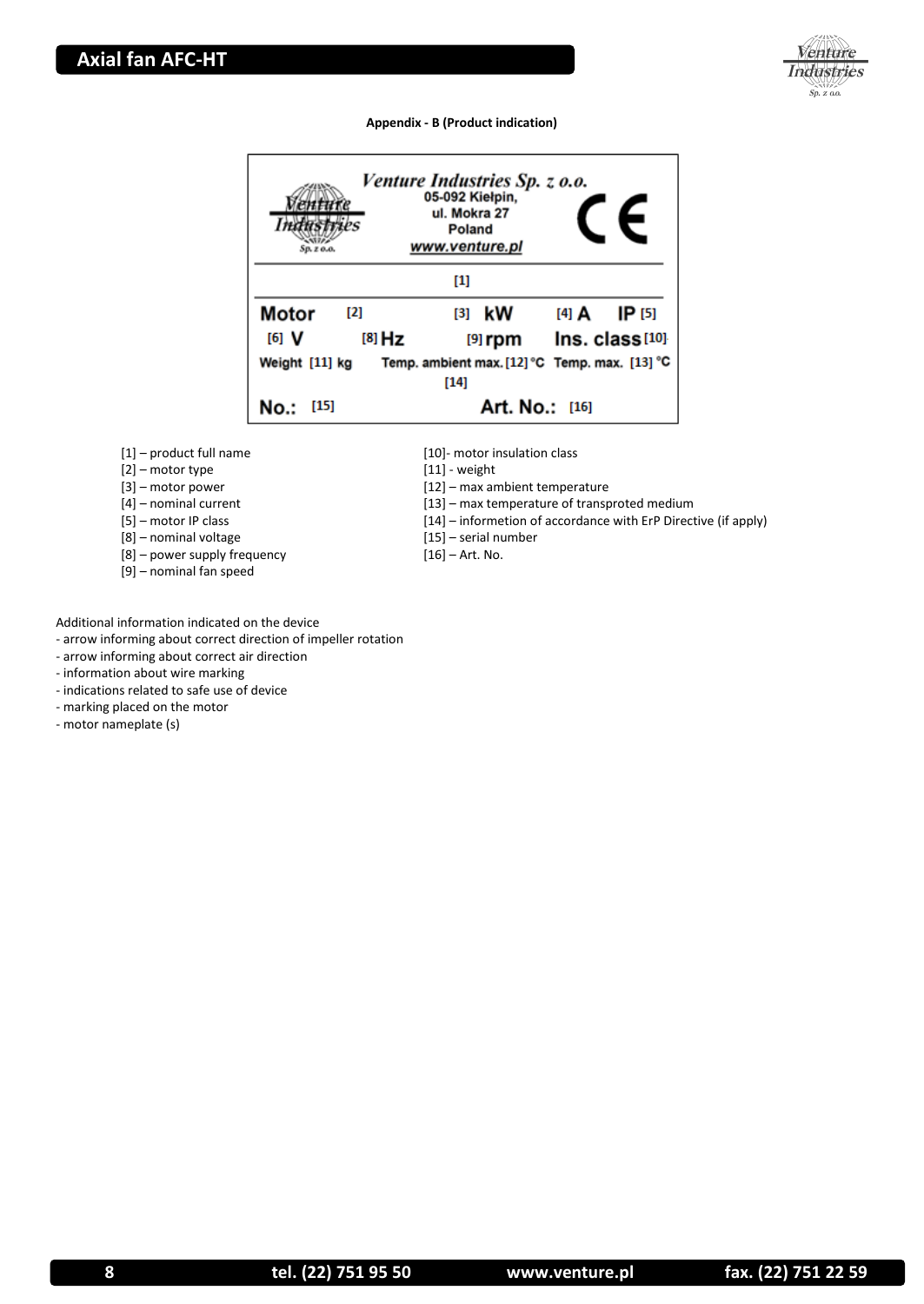

# **Appendix C - (The device receipt form)**

| <b>Before launch</b>                                                                                                      |  |
|---------------------------------------------------------------------------------------------------------------------------|--|
|                                                                                                                           |  |
| The fan is undamaged.                                                                                                     |  |
| There is no foreign body in inside of fan, and the fan is clean.                                                          |  |
| The fan was reliably and solidly fixed in workplace.                                                                      |  |
| The fan is properly leveled                                                                                               |  |
| Wires are properly tightened.                                                                                             |  |
| Ambient temperature and transported medium temperature are compatible with fan nameplate and manual                       |  |
| Proper electrical protection was applied                                                                                  |  |
| Grounding of fan was applied.                                                                                             |  |
| Network power supply is compatible with fan power supply.                                                                 |  |
| Emergency switch was applied.                                                                                             |  |
| Personnel using the fan read and understood the operation and montage manual.                                             |  |
| Proper inlet and outlet covers (grids) have been applied                                                                  |  |
| Revision plate is closed (all latches were used) and protected from opening by unauthorized personnel and during worktime |  |
|                                                                                                                           |  |
| After fan launch (continuous work period minimum 30 minutes)                                                              |  |
| Readings and set of vibration measurement device has been written (they are available in future)                          |  |
| Value of current for each of phase does not exceed nominal one                                                            |  |
| Readings and set of current measurement device has been written (they are available in future)                            |  |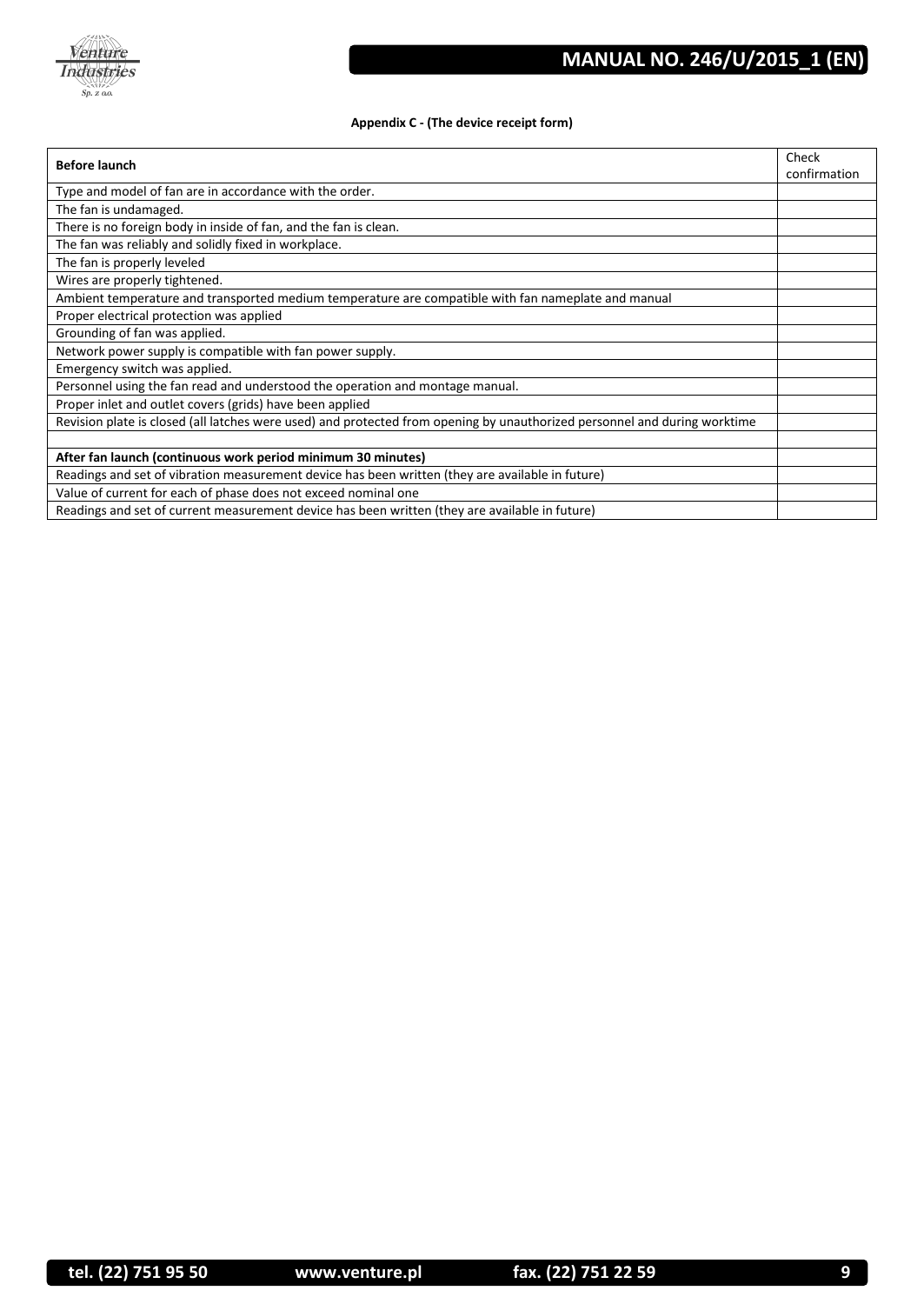

# **Appendix - D (EXAMPLES OF DEVICE FAULTY WORKING)**

| <b>Symptoms</b>        | Possible reason                                                                                                      |
|------------------------|----------------------------------------------------------------------------------------------------------------------|
|                        | · Used or damaged impeller                                                                                           |
|                        | • Fan levelled in wrong way                                                                                          |
|                        | · Dirt accumulated on impeller caused loss of balance;                                                               |
|                        | • Impeller loss of balance                                                                                           |
| Excessive vibration or | • Parts rubbing;                                                                                                     |
| noise                  | • Damage or wear of bearings;                                                                                        |
|                        | . Damage of measurement system, that is responsible for signalization of excessive vibration.                        |
|                        | · Deformed motor shaft;                                                                                              |
|                        | • Loose of impeller fix screw, impeller is loose on motor shaft;                                                     |
|                        | • Loss of balance of motor impeller or damage of motor (wear/damage of bearing)                                      |
|                        | • Rubbing between fan impeller and housing;                                                                          |
|                        | • Damage or wear of bearings;                                                                                        |
|                        | • Damage of motor windings (overheat, insulation degradation, insulation breakdown etc.);                            |
| Motor overload         | • Damage of switch or security system;                                                                               |
|                        | • Failure of one of supply phases;                                                                                   |
|                        | • Exceeding of maximum motor speed;                                                                                  |
|                        | • Too high flow                                                                                                      |
|                        | • Rubbing between fan impeller and housing or foreign body (e.g. tool left after installation);                      |
|                        | • Failure of one of supply phases;                                                                                   |
| Failed fan start-up    | • Failure of start-up system                                                                                         |
|                        | . Reset of security devices has not been made, wrong security device                                                 |
|                        | · Motor connected in wrong way or damaged<br>. Too low voltage supply during start-up                                |
|                        | • Excessive start-up time                                                                                            |
| Protective devices     | • Motor overload                                                                                                     |
|                        | • Motor launching done too often (overheating, thermal protection sensor activation)                                 |
| activation during fan  | • Improper set of protection system (with PTC)                                                                       |
| work and overheating   | • Improper cross-section of power supply wires                                                                       |
|                        | • Lack of sufficient motor cooling eg. dirt placed on motor cooling impeller (overheating, thermal protection sensor |
|                        | activation)                                                                                                          |
|                        | • Damage of device                                                                                                   |
| Too low flow           | . Too low power supply frequency                                                                                     |
|                        | • Obstacles in ventilation installation                                                                              |